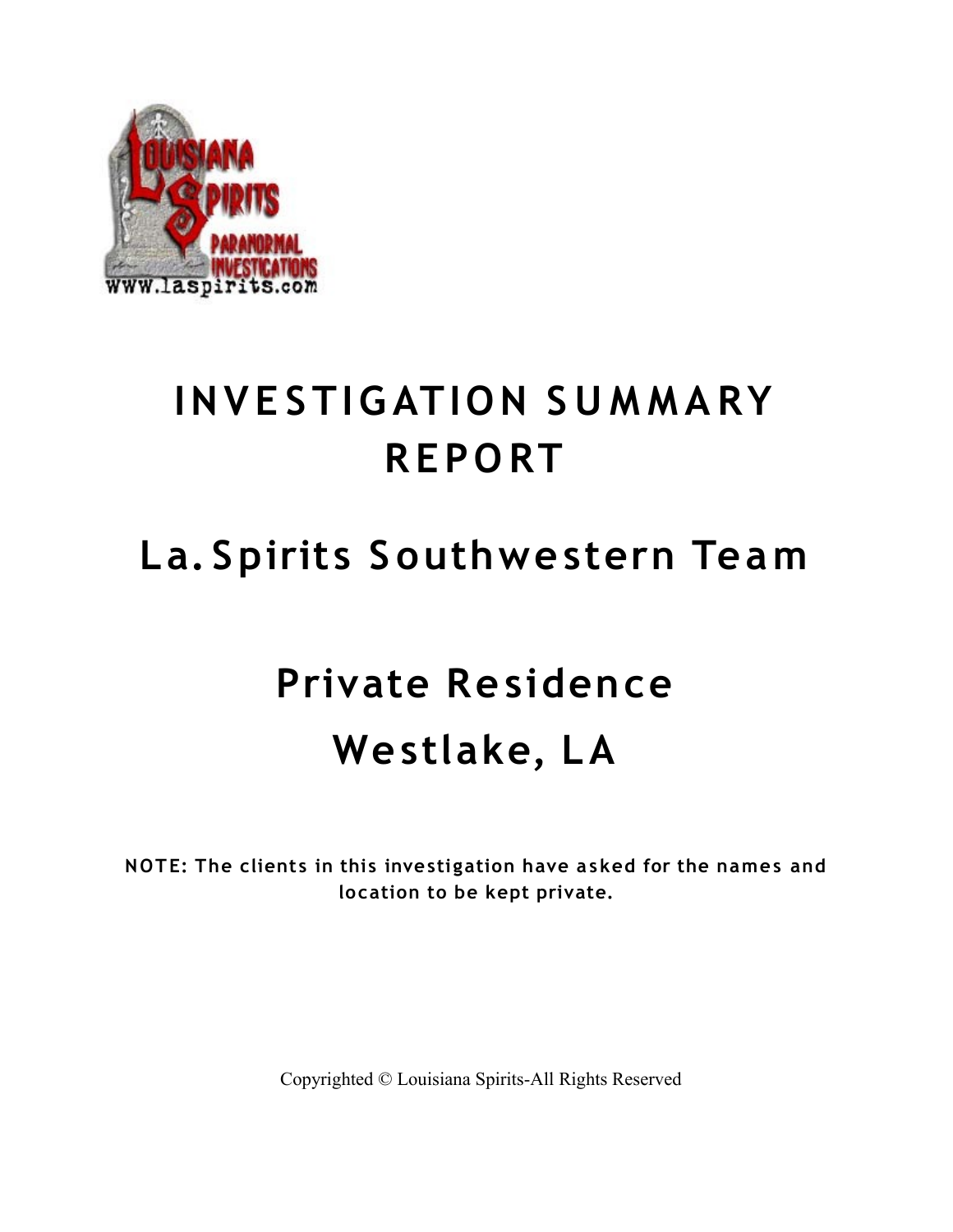### **HI S TO RY**

Not Available

## **E XP E RIE N C E S**

The present owners claims consist of knocks on the front door late at night, the front door opening on its own, taps and scratches on the windows, low under the breath type voices, and smells of sulfur and rotting flesh. Also, the dog stares and barks down the hallway on occasion.

# **INVE STIG ATION**

DATE OF INVESTIGATION: May 5<sup>th</sup>, 2012

PARTICIPANTS: Aaron Benoit, Mike Alleman, Kama Guillory, Kayne Ates, and Tessa Martin

EQUIPMENT: Digital cameras, IR Cameras and DVR system, Digital audio recorders, P-SB7 Spirit Box, Digital Thermometers, Various EMF Meters, and Dragon speak computer program.

#### PERSONAL EXPERIENCES

No personal experiences were expressed by any of the investigators.

#### INVESTIGATION

During the investigation, no anomalous photos were taken and no data on video. We were fortunate enough to capture a few pieces of audio.